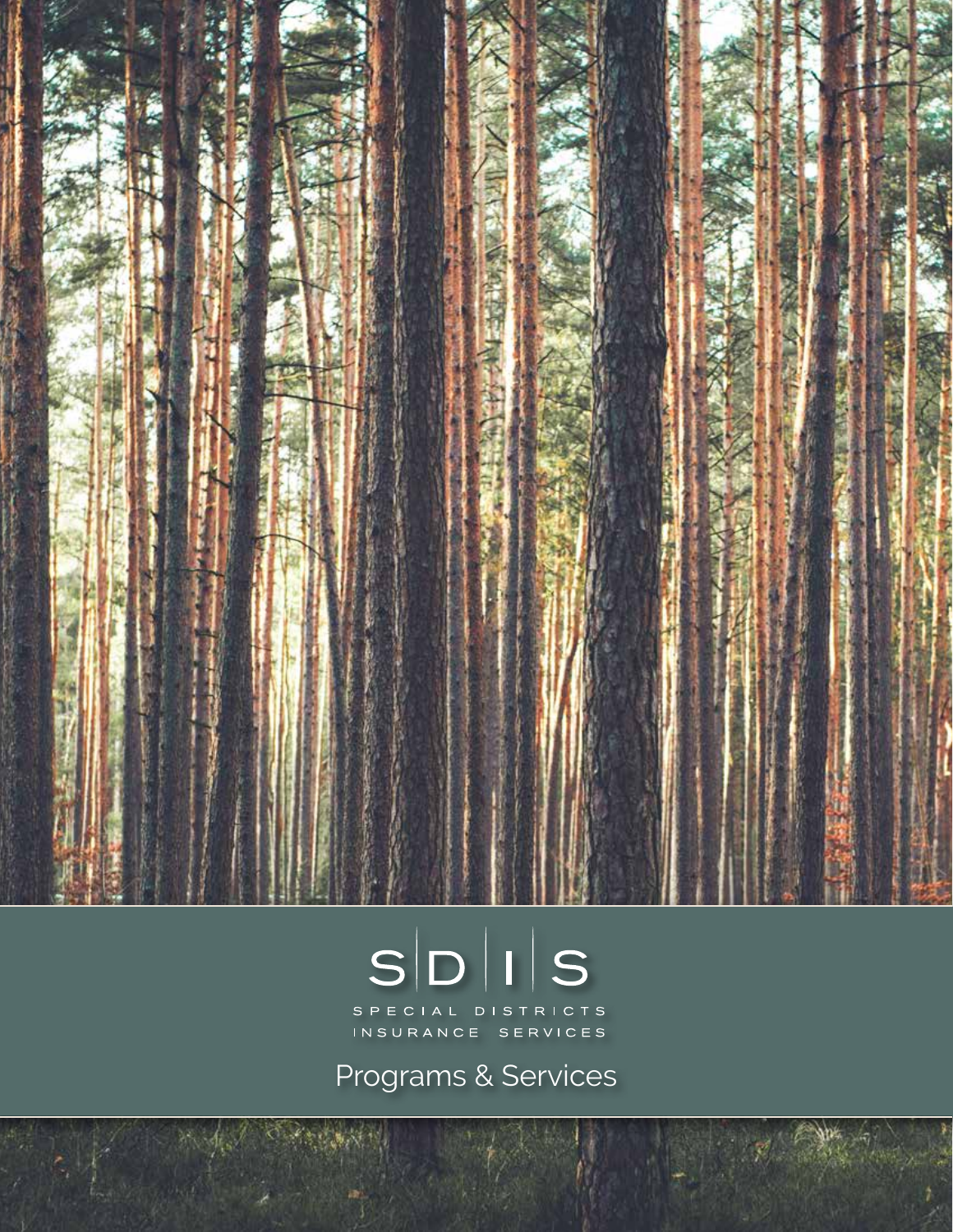

*Special Districts Insurance Services (SDIS) offers unparalleled service and coverage to Oregon's public entities. Insurance program participants enjoy a variety of coverage options with support services and benefits.*

# About SDIS

In 1985, Special Districts Association of Oregon (SDAO) established the SDIS Trust to allow special districts the opportunity to escape the volatilities of the traditional insurance market. The only objective of SDIS is to provide reasonable, stable rates and broad coverage to Oregon public entities, unlike an insurance company where profits are distributed to shareholders.

SDIS is governed by a seven-member Board of Trustees and operates under a Declaration of Trust. The Board of Trustees is responsible for protecting and managing funds related to the insurance programs and developing arrangements and strategies necessary to implement the programs.

In 2014, the SDIS Trust adopted a revised Declaration of Trust which functions as an intergovernmental agreement with participants in the insurance programs. Members of the Trust jointly pool resources to self-insure for property, liability, workers' compensation, health, and dental coverage. All participants are owners of the program.

We understand the unique challenges that special districts face and have tailored our services and programs to meet those needs. Our members are our top priority and we continually strive to exceed expectations. Through an administrative services agreement, SDAO administers all programs for SDIS.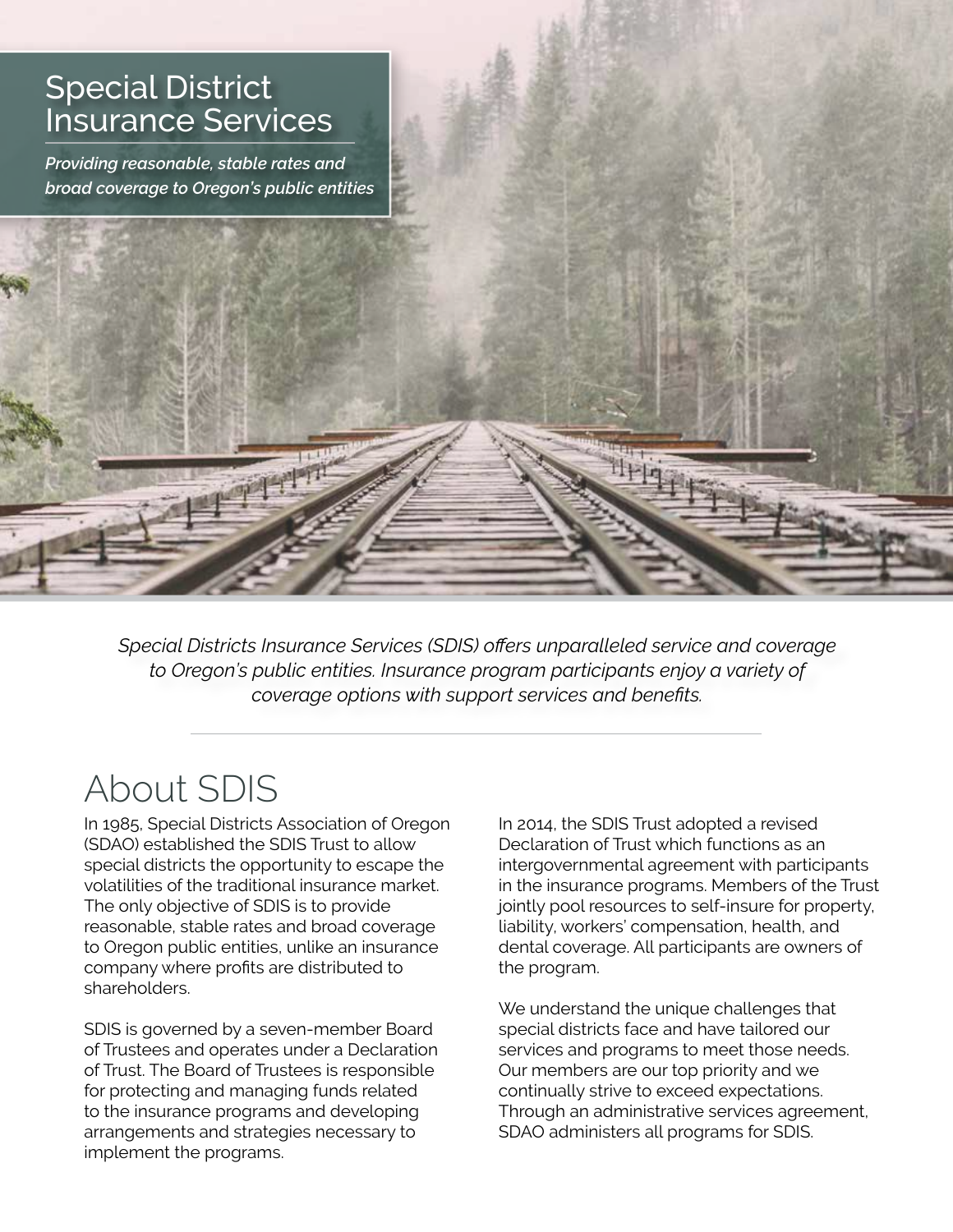

## Special Districts Insurance Services Programs

SDAO members have exclusive access to SDIS programs including property, liability, automobile, crime, boiler and machinery, workers' compensation, health, dental, life, and disability insurance. Eligibility for participation in these programs varies with member type and can be referenced below.

| Program                                       | Regular SDAO<br>Membership | Associate SDAO Membership                                                                                                         |
|-----------------------------------------------|----------------------------|-----------------------------------------------------------------------------------------------------------------------------------|
| Property and Liability<br>Self-Insured Pool   | Yes                        | Yes, except for cities, counties, school<br>districts, community colleges, charter<br>schools, and education<br>service districts |
| Workers'<br>Compensation<br>Self-Insured Pool | Yes                        | Yes, except for cities and counties                                                                                               |
| <b>Employee Benefits</b><br>Self-Insured Pool | Yes                        | Yes, except for cities and counties                                                                                               |

For more information about SDAO membership, please contact us at memberservices@sdao.com or 800-285-5461.

# Pre-Loss Legal Services

Staff is available to provide pre-loss legal advice to members enrolled in the property/casualty program. We are confident that this proactive approach of offering members the best legal advice available, in advance of making decisions that may result in a covered claim, has greatly reduced the number of lawsuits. Most employment practices deductibles are waived if this service is used before making a termination decision.

# Onsite Risk Management Consultations

Our risk management consultants have a broad range of experience with risk management needs on all types of exposures. They are constantly traveling the state helping members identify hazards at their district. Following a visit, members receive written recommendations for resolving any issues that may cause injury or harm. In addition, we have a large number of contracted consultants who are specialists in a wide variety of safety and risk management issues. These services are available to members participating in the SDIS general liability or workers' compensation insurance programs at no charge.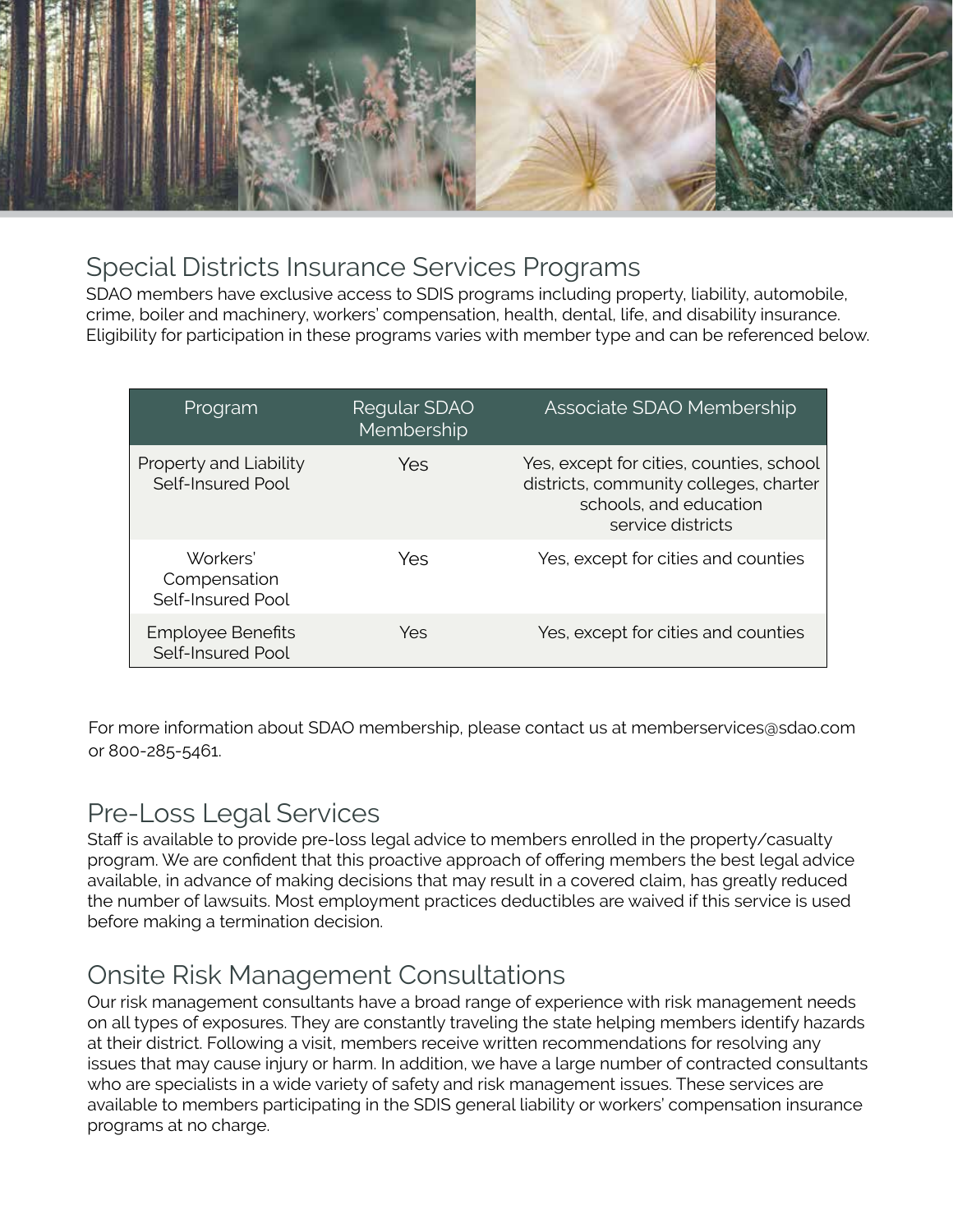

## Consulting Services Program

This program offers members enrolled in the general liability program assistance with a variety of critical issues including planning, public and media relations, human resource management, policy development, and best practices. Members are eligible for up to eight hours of free consulting services provided by a team of staff consultants working under SDIS's pre-arranged fee schedule and direction. After the eight hours of complimentary service is exhausted, members will have the option of continuing consulting services at a reduced hourly rate.

# Background Check and Drug-Free Workplace Programs

SDIS and BIO-MED Testing Services have developed two customized programs to assist SDIS members in developing and maintaining an effective drug-free workplace and conducting preemployment screenings through criminal history background checks. SDIS will pay for the first five drug or alcohol tests and first five criminal history background checks that a member conducts in a calendar year when using BIO-MED. Members enrolled in the property/casualty program are eligible for this service.

### Human Resources Assistance

SDIS has teamed up with HR Answers to offer members enrolled in the general liability program access to human resources services. These benefits include email and phone consultations regarding any HR subject or question, review of current materials, identification of needed materials, sample handbooks and policies, sample forms, assistance with job descriptions, monthly electronic HR newsletter, and access to HR Answers' downloadable resource guides.

Members can also consult with SDAO's HR Manager for employment practice questions, advice, and other human resources needs. Districts' human resources professionals can access the SDAO HR Alliance networking group which offers an email listerv and in-person networking meetings.

### Online Training

Online risk management trainings are available to members through a partnership with SafePersonnel. Personalized training websites are set up for each participating entity and users are designated by the member's administrator. From there, members have access to an expansive training library containing over sixty different courses. They are expert-authored and can be delivered through any web-enabled device. Online training is available to members in the property/ casualty program.

### Claims Administration

Our team of dedicated property/casualty and workers' compensation claims consultants have extensive experience handling public entity claims. We work closely with each member allowing for a better understanding of issues and concerns. All claims needs are handled by SDAO.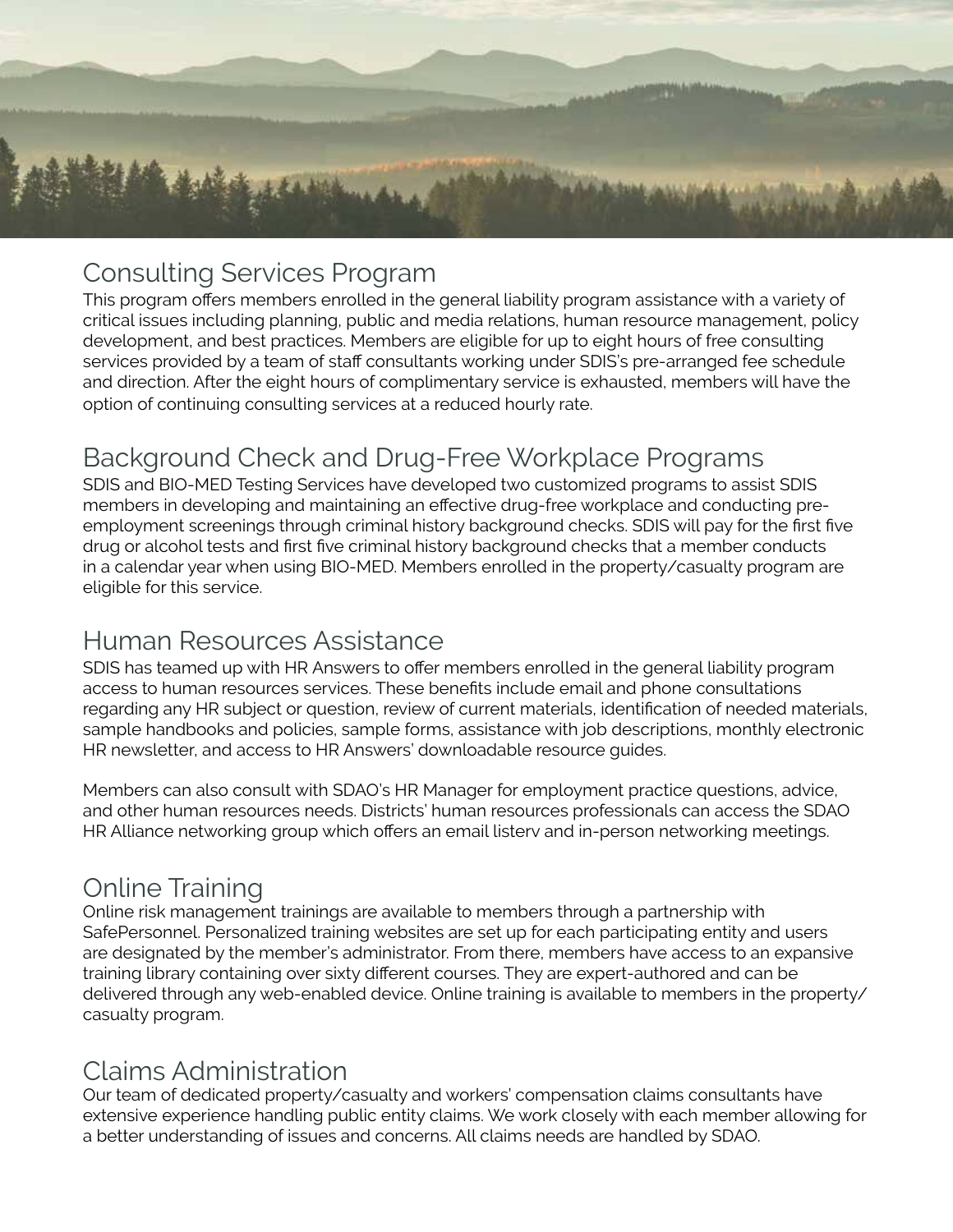# Lines of Available Coverage

This is only a summary. Specific sub-limits, terms, and conditions apply that are not listed. See the actual coverage documents for exact coverage details.

# Liability

We designed the SDIS Liability Coverage Document around the Oregon Tort Claims Act, which governs the liability of Oregon public entities. This approach provides the broadest coverage available including:

- Advertising and Personal Injury
- BOLI/EEOC Defense
- Cyber Liability
- Employee Benefits Administration
- Employment Practices Liability
- Fire Legal Liability
- Good Samaritan Liability Coverage
- GSPC Ethics Violation Defense
- Insured Contracts
- Limited Medical Expenses for Guests
- Liquor and Fundraising Liability
- OSHA Defense
- Pesticide/Herbicide Pollution
- Pollution
- Public Officials' Errors and Omissions
- **Terrorism**
- Unmanned Aircraft System Liability (Drone)
- Volunteers as Participants

# Automobile Liability

- Commandeered Vehicles
- Limited Pollution Liability
- Mutual Aid Expense Reimbursement
- Non-Owned Vehicle Liability
- Replacement Cost of Emergency Service and Other Vehicles
- Volunteer/Employee Deductible Reimbursement

# Crime

- Non-Compensated Directors and Officer Coverage
- Policy Limit Available for Destruction, Theft, or Disappearance of Money and Securities
- Public Employee Dishonesty Coverage/Depositor's Forgery Coverage
- Social Engineering Fraud Coverage
- Treasurer or Tax Collector Coverage

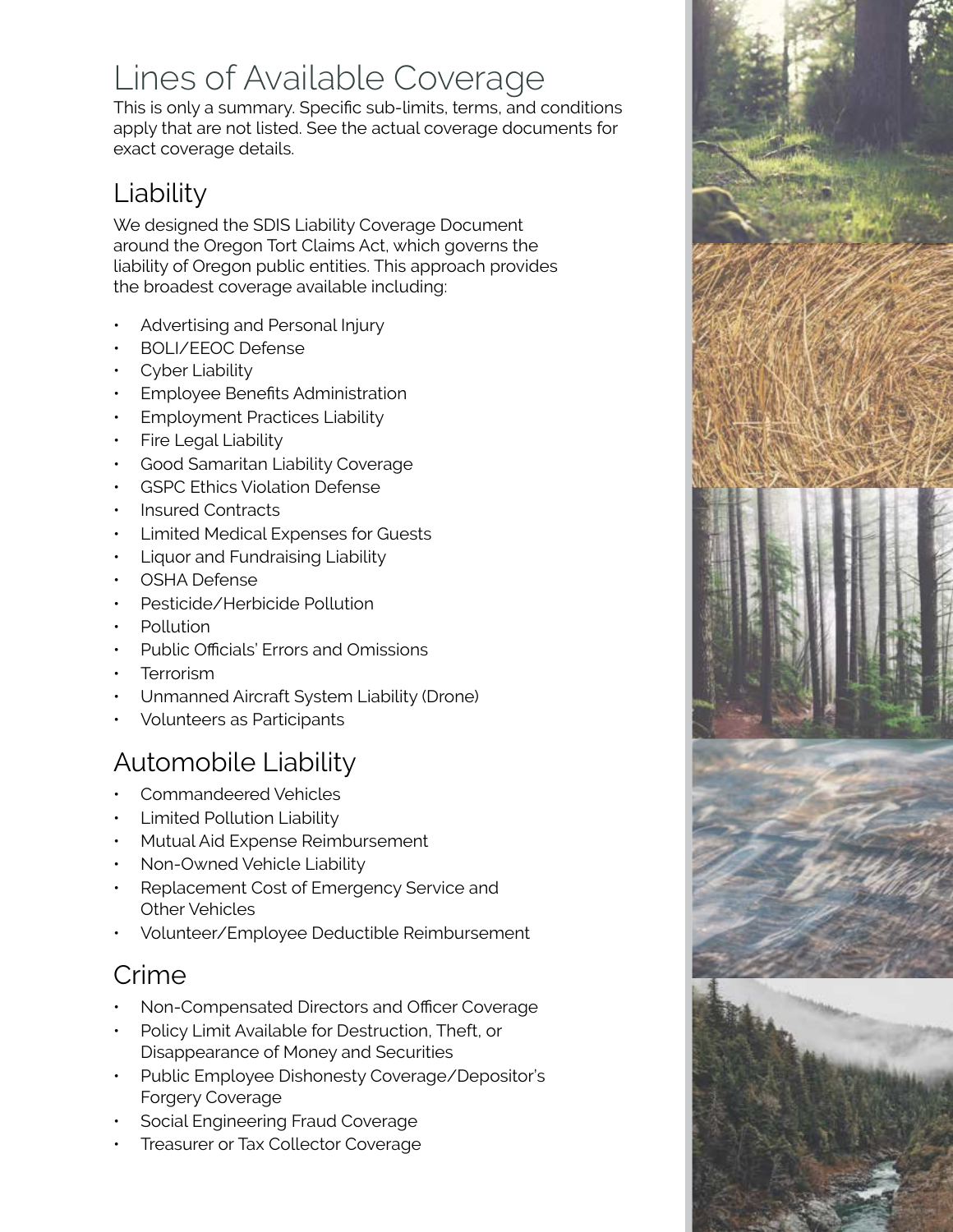

# Property

Property Coverage is a comprehensive coverage form with the following features:

- Accounts Receivable
- **PARTICIPATION ELIGIBILITY COOPERATION**
- Computer Virus is limited to membership is available to oregon special and SDAO membership is available to Oregon special and SDAO membership is available to Oregon special and SDAO membership is available to Oregon spec
- Extra Expense  $\cdot$  regional associations, state wide or  $\cdot$  and  $\cdot$  any other ment, or any other ment, or any other ment, or any other ment, or any other ment, or any other ment, or any other ment, or any other ment,
- $p$ ublic entity which qualifies as a political subdivision or municipal,  $q$  and  $q$  and  $q$  or  $q$ **Fine Arts**
- Mobile Equipment Included **Following sub-categories of memberships:**  $\blacksquare$
- Newly Acquired Real Property
- Personal Property in Transit **Exercise and regulated by Oregon Revised Statute Chapter 198. In the Chapter 198. In the Chapter 198. In the Chapter 198. In the Chapter 198. In the Chapter 198. In the Chapter 198. In the C**
- Personal Property of Employees/Volunteers
- Pollutant Cleanup
- Replacement Cost Available for Buildings and Contents<br>May also have a special district of the special district of the special district of the special district of th
- Valuable Papers

### Boiler & Machinery

- Annual Boiler Inspections Provided Free of Charge
- 190.003 to 190.110, and which does not act under the direction and control of any single member • Limits up to \$50 Million for Property Damage

#### $\mathbf b$ . Any state or regional associations of local government or any other public entities which  $\mathbf a$ Workers' Compensation or municipal, quasi-municipal or public corporations as those terms are  $\sim$

We are able to offer members participating in the Workers' Compensation program better rates than are typically available anywhere else. Because the program is a self-insured risk pool, members realize that controlling claims costs not only benefits their own rates, but those of all the other members. Underwriting is on a selective basis, and members must commit to an aggressive safety and return-to-work program. The following are some of the key features:

- $\cdot$  Up to \$3 Million Employer's Liability Coverage Available
- District Employees Covered
	- Coverage for Board Members (Optional)
- Properties and Dispersion and Liability and Liability and Liability and Liability and Liability and Liability and Liability and Liability and Liability and Liability and Liability and Liability and Liability and Liability • Retrospected Rated Plans Available<br>• Paral C
- USL&H Coverage
- Early Return-to-Work Program Assistance
- Yes, the processes and counties and counties and counties and counties and counties and counties and counties • Medical Expense Reimbursement Deductible (Optional)
- workers<br>American • Preferred Worker Assistance<br>———————————————————
- $\cdot$  Employer-at-Injury Payroll Refund Assistance
- Employee Benefits • Custom Loss Control Reports

### SDIS Safety-Net Benefits

- · First Fill Coverage
- · Criminal Defense Cost Coverage
- · Family Support Coverage
- · HIPAA Defense Cost Coverage
- · OSHA Defense Cost Coverage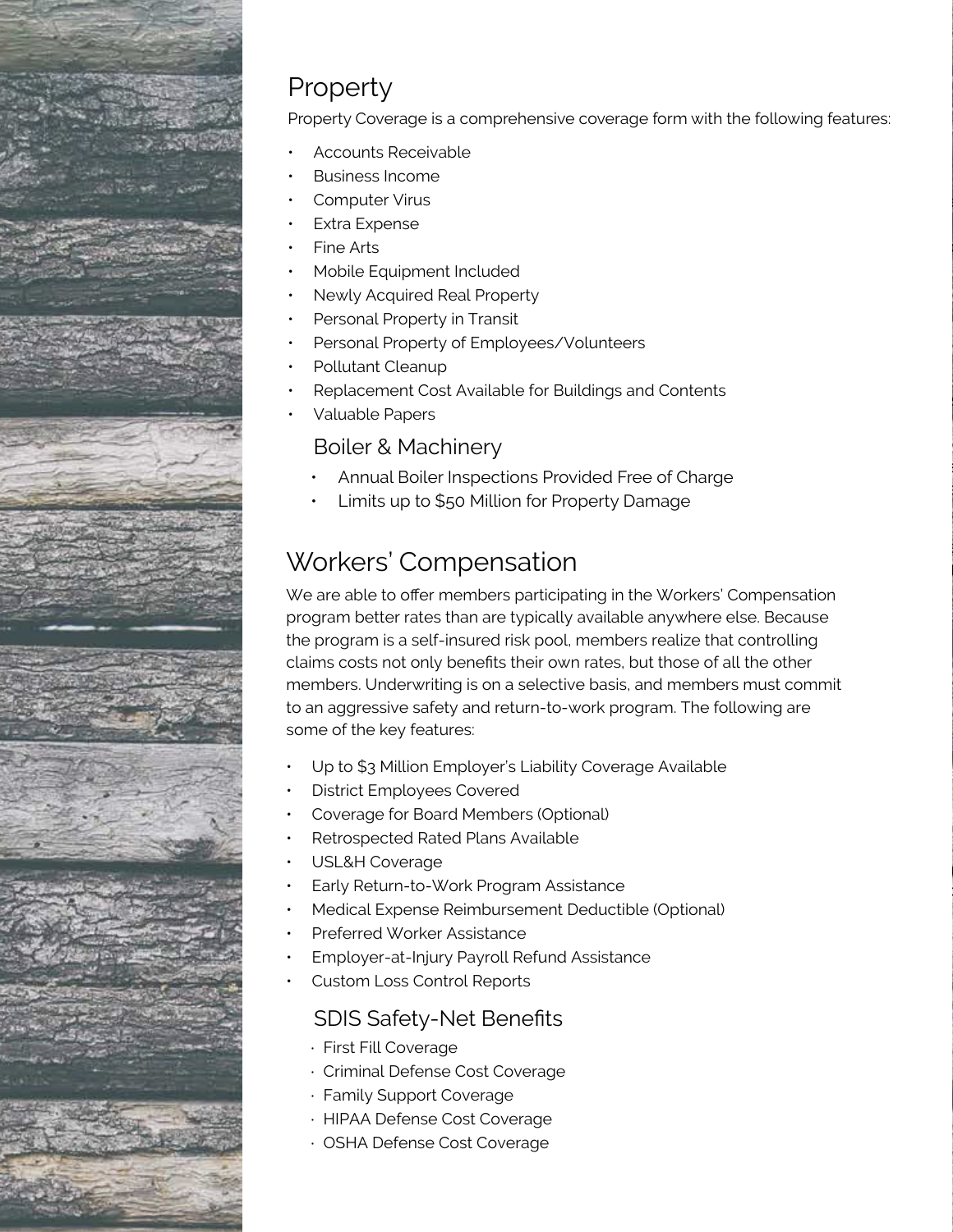# Employee Benefits

SDIS partners with well recognized administrators to offer broad, statewide and national provider networks and competitively prices plans through our employee benefits program. Coverage areas include:

- **Medical**
- **Dental**
- **Life**
- Short and Long-Term Disability
- Section 125 (Flexible Spending Account)

*To request a more comprehensive summary of available coverage, please contact the SDAO Underwriting Department at 800-285-5461 or underwriting@sdao.com. We look forward to serving you.*

> $S$  $D$  $||$  $S$ SPECIAL DISTRICTS INSURANCE SERVICES

Administered By Special Districts Association of Oregon

Main Office: PO Box 12613 Salem OR 97309-0613 Phone: 503-371-8667 Toll-free: 800-285-5461 Fax: 503-371-4781 E-mail: sdao@sdao.com Web: www.sdao.com